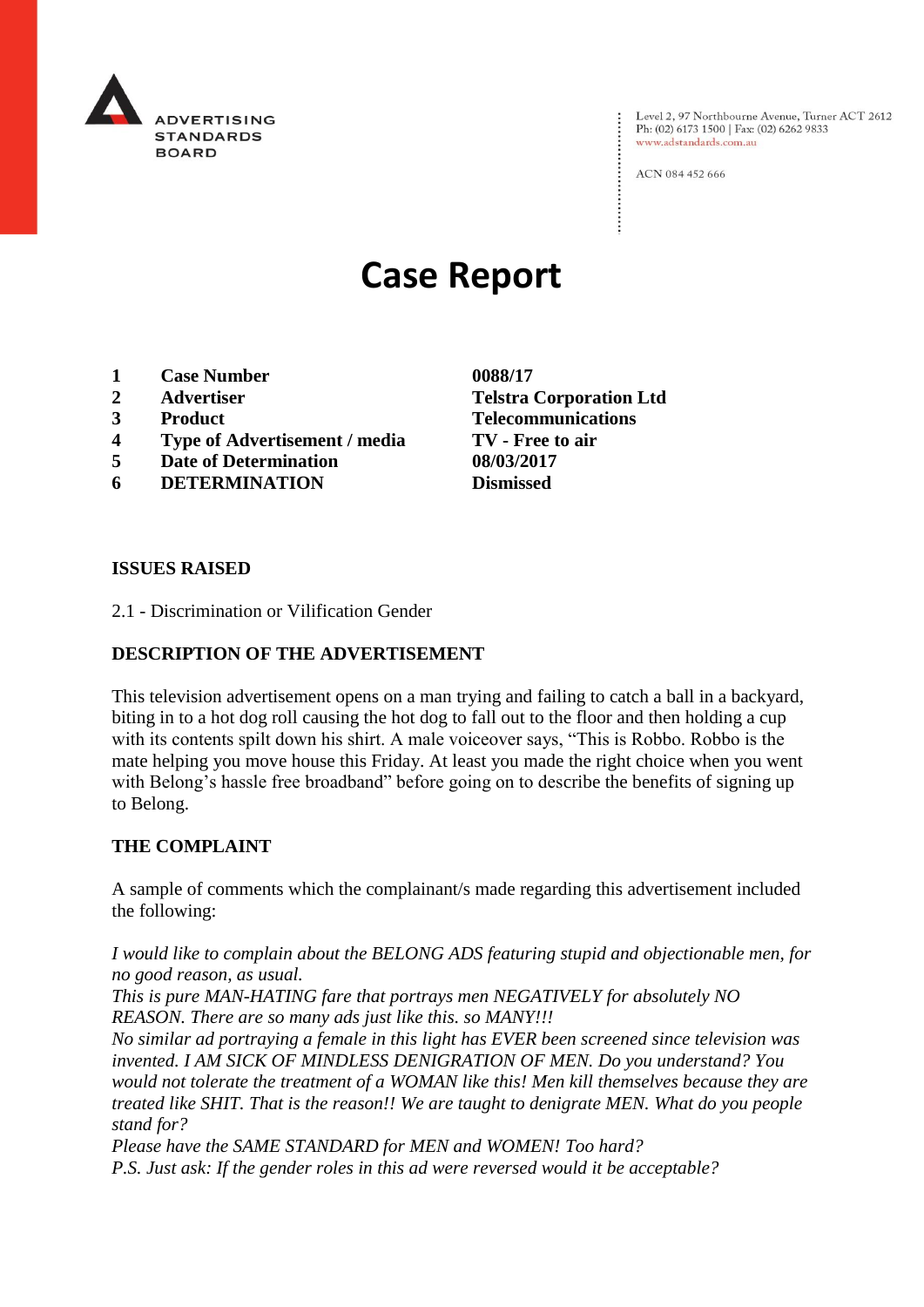*Why can't you ask this? Try being HONEST, and stop using DOUBLE STANDARDS, please.*

### **THE ADVERTISER'S RESPONSE**

Comments which the advertiser made in response to the complainant/s regarding this advertisement include the following:

*Complaint Reference: 0087/17, 0088/17*

*We refer to the above complaints raised against Telstra in relation to two advertisements for our Belong NBN product which were shown on free to air TV.*

*In summary, we do not agree with the concerns raised by the complainants that the advertisements are discriminatory and do not intend to pull them from air or change them.*

*As both advertisements were shown on free to air TV, they were vetted by CAD and received ratings as follows:*

*Advertisement BEL 0007TR30 G46HLROA – Housemates ad: G rating*

*Advertisement BEL0007TUE30 G46HMROA – Robbo ad: G rating*

*We note that neither advertisement received any negative feedback from CAD in relation to any discrimination.*

*We otherwise set out a more detailed response in relation to the complaints below.*

*Complaint 0087/17 – Alleged discrimination or vilification of race*

*We do not consider that the contents of this advertisement discriminate or vilify against race as has been suggested.*

*When viewed as a whole, we do not agree with the complainant's comment that the advertisement suggests that "all Asian people are annoying housemates that play on some dance machine".*

*The content of the actors' performance, the voiceover, printed text and product alignment in the advertisement is to portray that Telstra, through its Belong product, aims to provide hassle free service and one less thing to worry about for our customers in comparison to our competitors.*

*This was conveyed through the actor dancing in front of his housemates and blocking their view to the television, which was the cause of their annoyance.*

*There are no express or implied connotations that prospective customers should connect to the NBN via our Belong product for any discriminatory purposes, or to find a housemate that wasn't annoying.*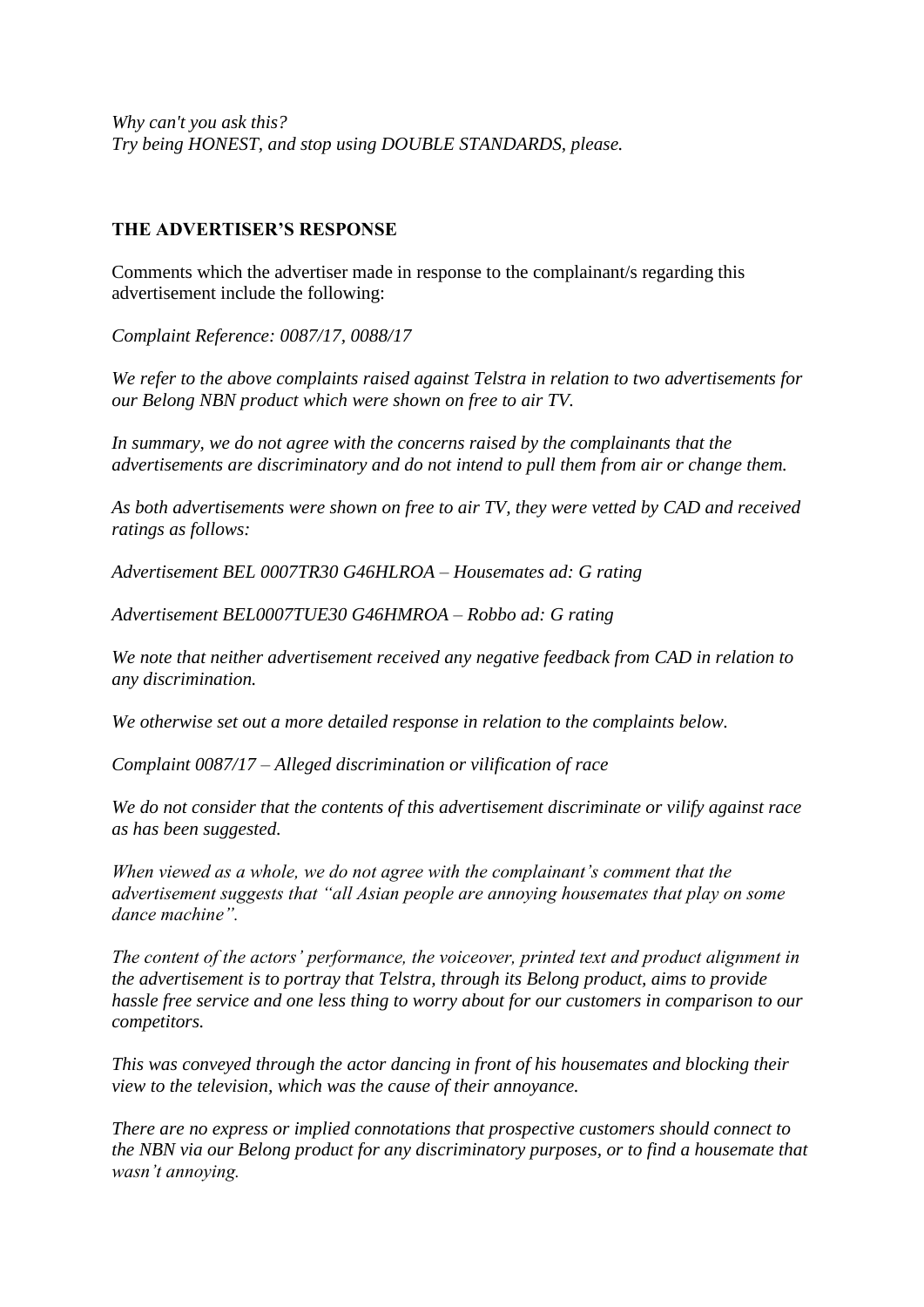*Complaints for 0088/17 – Alleged discrimination or vilification based on gender*

*It appears to us that these two complaints do not provide any detail to which we can meaningfully respond to and otherwise appears without merit.*

*We note that neither advertisement contains any content which denigrates men in general nor content which would incite hatred against men. As mentioned above, our advertisements in relation to the housemates and the one featuring "Robbo" are meant to highlight Telstra's difference to our competitors.*

*We also would like to point out in closing that Telstra is committed to promoting values of inclusion and diversity across our company and within our business. We treat complaints as these in relation to discrimination and exclusion seriously, and aim to create advertisements which speak to our customers, without compromising on our values.*

## **THE DETERMINATION**

The Advertising Standards Board (the "Board") considered whether this advertisement breaches Section 2 of the AANA Code of Ethics (the "Code").

The Board noted the complainant's concern that the advertisement depicts men as foolish and is therefore offensive to men

The Board reviewed the advertisement and noted the advertiser's response.

The Board considered whether the advertisement complied with Section 2.1 of the Code which requires that 'advertisements shall not portray or depict material in a way which discriminates against or vilifies a person or section of the community on account of race, ethnicity, nationality, gender, age, sexual preference, religion, disability, mental illness or political belief.'

The Board noted that this television advertisement features a man – "Robbo" in various scenes: in his backyard trying but failing to catch a ball, trying to eat a sausage on bread and with spilt drink all down the front of him. The voiceover describes that he is the mate who is helping you move house.

The Board noted the complainant's concern that the man is deliberately made to look foolish and that this is offensive to men.

The Board noted that they had previously considered an advertisement for Virgin Money (504/12) where the complainants' concerns were that the advertisement portrays men as unable to fit car seats or do any task unless it is easy.

In the case mentioned above, the Board noted that "the suggestion that the man would not be able to fit a car seat is stereotypical and considered that it is presented in a manner which is mildly humorous and not negative or demeaning. The Board noted that the advertisement does not suggest all men would have a problem fitting a car seat, just this particular man, and considered that the overall tone of the advertisement is light-hearted…"